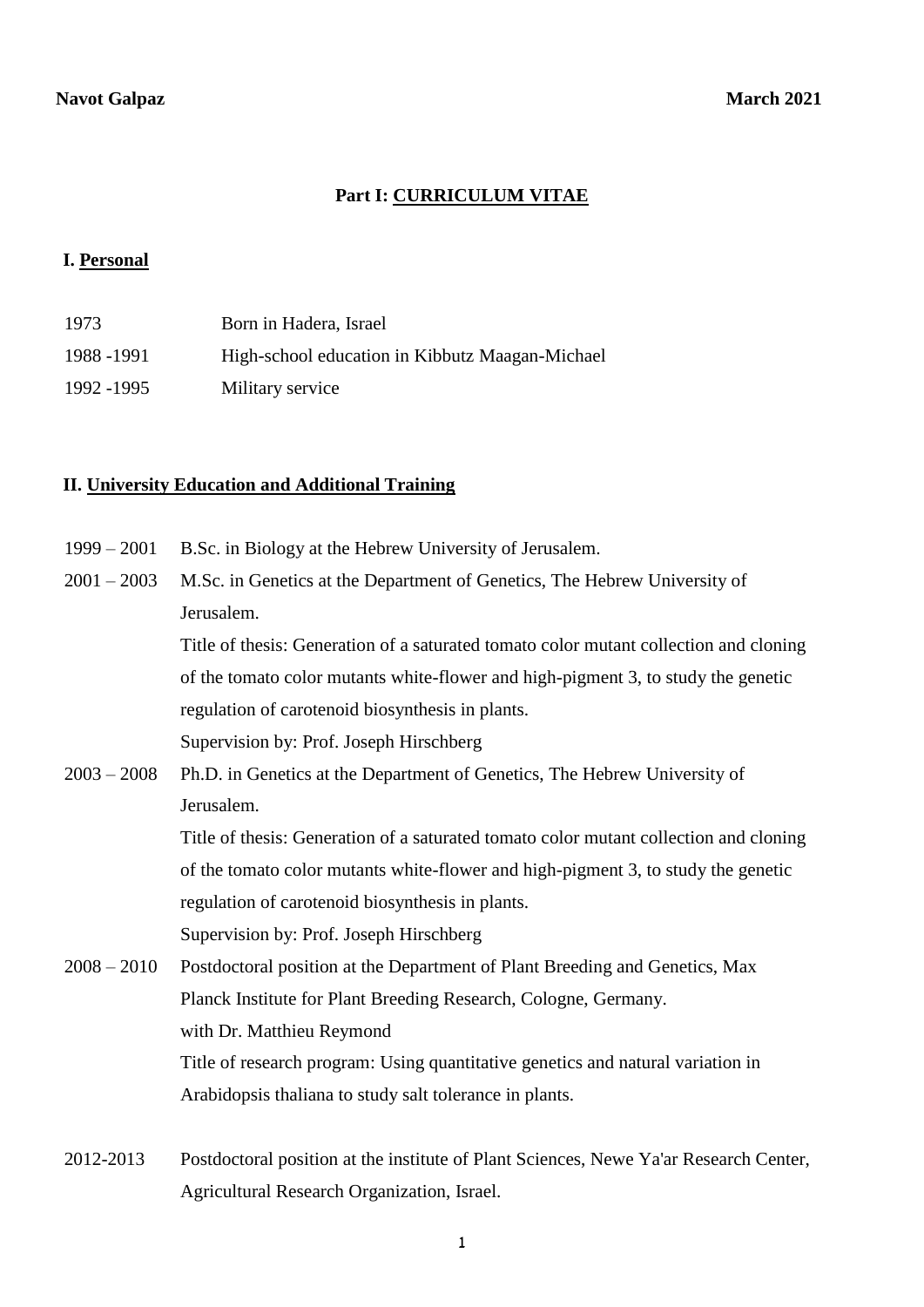with Dr. Nurit Katzir

Title of research program: Studying the genetic, molecular and physiological basis of fruit development and fruit quality traits in melon.

#### **III. Positions Held and Academic Status**

2011-2012 Head of projects at NRGENE technologies. Job description: management of projects in which genomic and bioinformatic approaches are used for the development of DNA markers for rice *a*nd tomato breeding.

2014-present Banana and mango researcher at the Northern R & D.

## **LIST OF PUBLICATIONS**

### **Articles in reviewed journals**

Cohen, S., Hadad, D., Lukyanov, V., Achiman, O., Tanny, J., **Galpaz, N**., Israeli, Y., Londener, A., & Elingold, I. (2020). Exploiting dynamic changes in internal screenhouse climate to inform irrigation in bananas. Acta Horticulturae, 1268, 225–231.

Maymon M, Sela N, Shpatz U, **Galpaz N**, Freeman S. The origin and current situation of Fusarium oxysporum f. sp. cubense tropical race 4 in Israel and the Middle East. Scientific Reports. 2020;10(1).

Zait Y, Elingold I, Londener A, Gal E, **Galpaz N**. Banana frost protection by thermal nets. van den Bergh I, Gübbük H, Lehrer K, eds. Acta Horticulturae. 2020;(1272):21-26.

M. Maymon, U. Shpatz, Y. M. Harel, E. Levy, G. Elkind, E. Teverovsky, R. Gofman, A. Haberman, R. Zemorski, N. Ezra, Y. Levi, G. Or, **N. Galpaz**, Y. Israeli, and S. Freeman (2018): [First Report of Fusarium oxysporum f. sp. cubense Tropical Race 4 Causing Fusarium](https://apsjournals.apsnet.org/doi/abs/10.1094/PDIS-05-18-0822-PDN)  [Wilt of Cavendish Bananas in Israel.](https://apsjournals.apsnet.org/doi/abs/10.1094/PDIS-05-18-0822-PDN) Plant Disease 2018 102:12, 2655.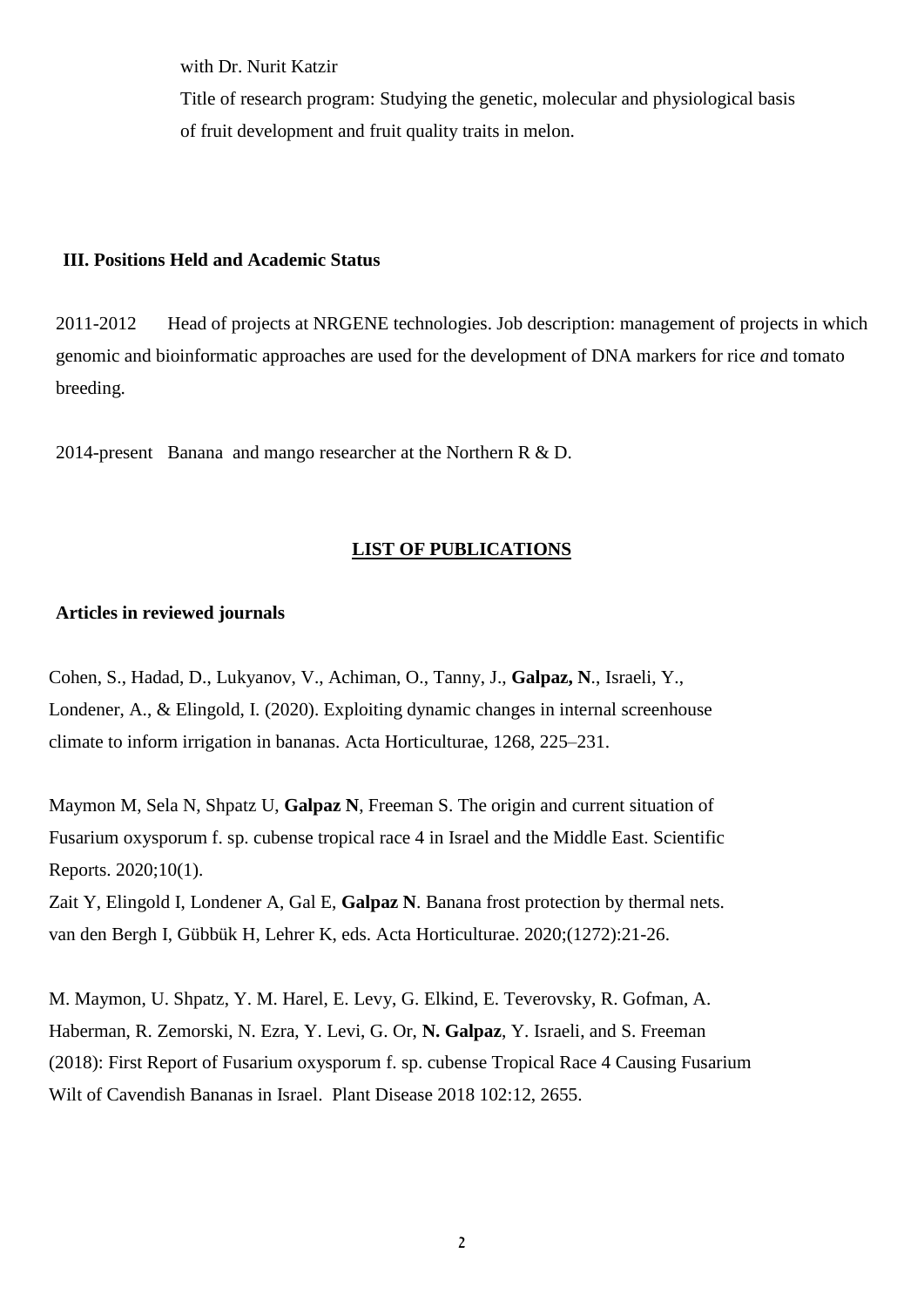**Galpaz, N**., Gonda, I., Shem-Tov, D., Barad, O., Tzuri, G., Lev, S., Fei ZhangJun, Xu YiMin, Mao LinYong, Jiao Chen, Harel-Beja, R., Doron-Faigenboim, A., Tzfadia, O., Bar, E., Meir, A., Sa'ar, U., Fait, A., Halperin, E., Kenigswald, M., … Tadmor, Y. (et al). (2018). Deciphering genetic factors that determine melon fruit-quality traits using RNA-Seq-based high-resolution QTL and eQTL mapping. Plant Journal, 94(1), 169–191.

Portnoy V, Gonda I, **Galpaz N**, et al. Next-generation sequencing-based QTL mapping for unravelling causative genes associated with melon fruit quality traits. Acta Horticulturae. 2017;(1151):9-16.

Freilich S, Lev S, Gonda I, Reuveni E, Portnoy V, Oren E, Lohse M, **Galpaz N**, Bar E, Tzuri G, Wissotsky G, Meir A, Burger J, Tadmor Y, Schaffer A, Fei Z, Giovannoni J, Lewinsohn E, Katzir N. (2015) Systems approach for exploring the intricate associations between sweetness, color and aroma in melon fruits. BMC Plant Biology 15:71. IF: 3.631.

**2.a** Neuman H, **Galpaz N**, Zamir D and Hirschberg J. (2014). Map-based cloning of NEOXANTHIN-DEFFICIENT 1 (NXD1) in tomato sheds new light on neoxanthin synthesis. Plant J. 78:80-93. IF: 5.468.

**3.a Galpaz N**, Burger Y, Lavee T, Meir A, Tzuri G, Portnoy V, Bar E, Shimoni-Shor E, Saar Y, Saar U, Baumkoler F, Lewinsohn E, Schaffer A, Katzir N and TadmorY. (2013). Transcriptional up regulation of the carotenoid pathway revealed in fruits of the melon YOF mutant. Arch Biochem Biophys. 539: 117-25. IF: 3.01.

**4.a Galpaz N** & Reymond M. (2010). Natural variation in Arabidopsis thaliana revealed a genetic network controlling germination under salt stress.

Plos One, e15198. doi:10.1371 .IF: 3.23.

**5.a Galpaz, N**., Wang Q., Menda N., Zamir D., Hirschberg J. (2008). Abscisic acid deficiency in the tomato mutant high-pigment 3 (hp3) leading to increased plastid number and higher fruit lycopene. Plant J. 53: 717- 30. IF: 5.468.

**6.a Galpaz, N**., Ronen G., Khalfa Z., Zamir D., Hirschberg J. (2006).

A chromoplast-specific carotenoid biosynthesis pathway is revealed by cloning of the tomato white-flower locus. Plant Cell. 18: 1947-60. IF: 10.529.